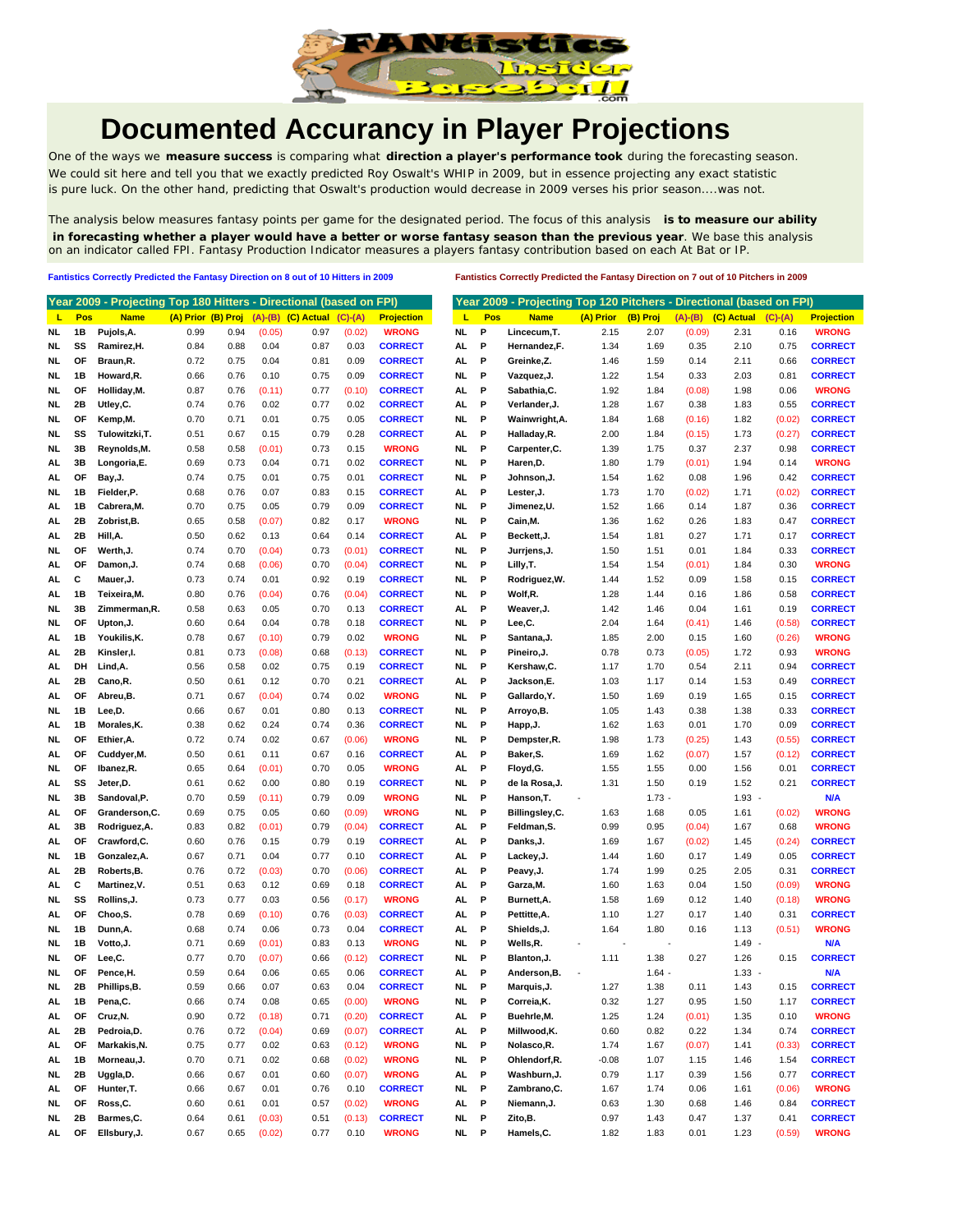| AL        | ОF | Span,D.        | 0.72 | 0.62     | (0.10) | 0.70     | (0.02) | <b>CORRECT</b> | NL        | P | Scherzer,M.                              | 1.50      | 1.66     | 0.16                  | 1.31     | (0.19) | <b>WRONG</b>   |
|-----------|----|----------------|------|----------|--------|----------|--------|----------------|-----------|---|------------------------------------------|-----------|----------|-----------------------|----------|--------|----------------|
| AL.       | SS | Bartlett, J.   | 0.55 | 0.52     | (0.03) | 0.81     | 0.26   | <b>WRONG</b>   | NL.       | P | Oswalt, R.                               | 1.65      | 1.57     | (0.09)                | 1.46     | (0.19) | <b>CORRECT</b> |
| NL.       | 1В | LaRoche, A.    | 0.64 | 0.68     | 0.04   | 0.65     | 0.01   | <b>CORRECT</b> | NL        | P | Duke,Z.                                  | 0.68      | 1.06     | 0.37                  | 1.18     | 0.49   | <b>CORRECT</b> |
|           |    |                |      |          |        |          |        |                |           |   |                                          |           |          |                       |          |        |                |
| AL        | DH | Kubel, J.      | 0.60 | 0.63     | 0.03   | 0.72     | 0.12   | <b>CORRECT</b> | NL.       | P | Sanchez, J.                              | 1.27      | 1.56     | 0.29                  | 1.47     | 0.21   | <b>CORRECT</b> |
| <b>NL</b> | ОF | Hawpe, B.      | 0.69 | 0.74     | 0.04   | 0.71     | 0.02   | <b>CORRECT</b> | AL        | P | Palmer,M.                                | $-0.79$ . | ÷.       |                       | 1.81     | 2.60   | N/A            |
| AL.       | ОF | Swisher, N.    | 0.52 | 0.62     | 0.10   | 0.65     | 0.14   | <b>CORRECT</b> | AL        | P | Porcello,R.<br>$\blacksquare$            |           | $1.50 -$ |                       | 1.33     |        | N/A            |
| AL.       | OF | Gutierrez,F.   | 0.49 | 0.61     | 0.12   | 0.61     | 0.13   | <b>CORRECT</b> | NL.       | P | Garland,J.                               | 0.92      | 1.26     | 0.34                  | 1.08     | 0.16   | <b>CORRECT</b> |
| NL.       | ΟF | Cameron, M.    | 0.63 | 0.62     | (0.02) | 0.60     | (0.04) | <b>CORRECT</b> | AL        | P | Blackburn, N.                            | 1.04      | 1.26     | 0.22                  | 1.02     | (0.02) | <b>WRONG</b>   |
| AL        | 2В | Lopez, J.      | 0.59 | 0.56     | (0.03) | 0.55     | (0.04) | <b>CORRECT</b> | NL        | P | Cueto, J.                                | 0.97      | 1.60     | 0.63                  | 1.21     | 0.25   | <b>CORRECT</b> |
|           | 3B |                | 0.61 | 0.67     |        |          |        | <b>CORRECT</b> |           | P |                                          |           | 1.19     | 0.18                  | 1.07     | 0.05   | <b>CORRECT</b> |
| AL        |    | Figgins, C.    |      |          | 0.06   | 0.72     | 0.11   |                | NL        |   | Davis,D.                                 | 1.01      |          |                       |          |        |                |
| NL.       | 1В | Berkman,L.     | 0.86 | 0.83     | (0.04) | 0.73     | (0.13) | <b>CORRECT</b> | NL.       | P | Kawakami, K.                             |           | 1.45     |                       | $1.31 -$ |        | N/A            |
| AL.       | 1B | Konerko, P.    | 0.57 | 0.66     | 0.09   | 0.63     | 0.07   | <b>CORRECT</b> | AL        | P | Saunders,J.                              | 1.70      | 1.52     | (0.19)                | 1.10     | (0.60) | <b>CORRECT</b> |
| AL        | ΟF | Rivera, J.     | 0.50 | 0.58     | 0.09   | 0.61     | 0.12   | <b>CORRECT</b> | AL        | P | Pavano, C.                               | 0.94      | 1.21     | 0.27                  | 1.00     | 0.06   | <b>CORRECT</b> |
| AL        | ОF | Cust, J.       | 0.64 | 0.66     | 0.02   | 0.58     | (0.06) | <b>WRONG</b>   | <b>NL</b> | P | Harden,R.                                | 2.41      | 1.99     | (0.42)                | 1.35     | (1.05) | <b>CORRECT</b> |
| AL        | OF | Dye, J.        | 0.69 | 0.64     | (0.05) | 0.57     | (0.12) | <b>CORRECT</b> | NL.       | P | Lannan, J.                               | 1.26      | 1.39     | 0.13                  | 1.25     | (0.02) | <b>WRONG</b>   |
|           |    |                |      |          |        |          |        |                |           |   |                                          |           |          |                       |          |        |                |
| NL        | ΟF | Victorino, S.  | 0.70 | 0.68     | (0.03) | 0.68     | (0.03) | <b>CORRECT</b> | NL.       | P | Hammel,J.                                | 0.97      | 1.41     | 0.44                  | 1.13     | 0.16   | <b>CORRECT</b> |
| AL.       | ΟF | Drew, J.       | 0.76 | 0.72     | (0.04) | 0.72     | (0.04) | <b>CORRECT</b> | NL.       | P | Lowe,D.                                  | 1.83      | 1.47     | (0.36)                | 1.03     | (0.80) | <b>CORRECT</b> |
| NL.       | ΟF | McLouth, N.    | 0.71 | 0.69     | (0.02) | 0.63     | (0.08) | <b>CORRECT</b> | AL        | P | Romero,R.                                |           |          |                       | 1.12     |        | N/A            |
| AL        | DH | Ortiz,D.       | 0.68 | 0.76     | 0.08   | 0.56     | (0.12) | <b>WRONG</b>   | NL.       | P | Maholm,P.                                | 1.45      | 1.53     | 0.08                  | 1.12     | (0.33) | <b>WRONG</b>   |
| NL.       | 3B | DeRosa, M.     | 0.69 | 0.64     | (0.05) | 0.53     | (0.16) | <b>CORRECT</b> | NL        | P | Kuroda,H.                                | 1.57      | 1.55     | (0.02)                | 1.67     | 0.10   | <b>WRONG</b>   |
| NL.       | 3В | Stewart, I.    | 0.58 | 0.62     | 0.04   | 0.57     | (0.01) | <b>WRONG</b>   | NL.       | P | Penny,B.                                 | 0.57      | 1.43     | 0.86                  | 1.10     | 0.53   | <b>CORRECT</b> |
|           |    |                |      |          |        |          |        |                |           |   |                                          |           |          |                       |          |        |                |
| <b>NL</b> | ОF | Bourn, M.      | 0.49 | 0.59     | 0.10   | 0.72     | 0.23   | <b>CORRECT</b> | <b>NL</b> | P | Padilla, V.                              | 1.06      | 0.96     | (0.10)                | 1.28     | 0.22   | <b>WRONG</b>   |
| AL        | 1В | Butler, B.     | 0.52 | 0.64     | 0.12   | 0.68     | 0.16   | <b>CORRECT</b> | NL.       | P | Cook, A.                                 | 1.39      | 1.39     | (0.00)                | 1.17     | (0.22) | <b>CORRECT</b> |
| NL        | 3В | Wright, D.     | 0.78 | 0.79     | 0.01   | 0.75     | (0.04) | <b>WRONG</b>   | AL.       | P | Price, D.                                | 2.39      | 1.82     | (0.57)                | 1.43     | (0.96) | <b>CORRECT</b> |
| AL        | SS | Scutaro, M.    | 0.52 | 0.56     | 0.04   | 0.64     | 0.12   | <b>CORRECT</b> | NL.       | P | Moyer, J.                                | 1.48      | 1.20     | (0.28)                | 1.04     | (0.44) | <b>CORRECT</b> |
| AL        | ΟF | Wells, V.      | 0.67 | 0.63     | (0.04) | 0.54     | (0.13) | <b>CORRECT</b> | AL        | P | Bedard,E.                                | 1.62      | 1.76     | 0.14                  | 1.92     | 0.29   | <b>CORRECT</b> |
| AL        | ОF | Byrd,M.        | 0.68 | 0.65     | (0.03) | 0.62     | (0.06) | <b>CORRECT</b> | NL.       | P | Harang, A.                               | 0.70      | 1.38     | 0.69                  | 0.78     | 0.08   | <b>CORRECT</b> |
|           |    |                |      |          |        |          |        |                |           |   |                                          |           |          |                       |          |        |                |
| AL.       | DH | Matsui, H.     | 0.61 | 0.60     | (0.01) | 0.67     | 0.06   | <b>WRONG</b>   | AL        | P | Kazmir,S.                                | 1.64      | 1.86     | 0.21                  | 1.26     | (0.38) | <b>WRONG</b>   |
| AL        | ΟF | Suzuki, I.     | 0.69 | 0.73     | 0.05   | 0.77     | 0.09   | <b>CORRECT</b> | AL        | P | Wakefield,T.                             | 1.61      | 1.44     | (0.17)                | 1.33     | (0.28) | <b>CORRECT</b> |
| AL        | 3В | Young, M.      | 0.58 | 0.57     | (0.01) | 0.75     | 0.17   | <b>WRONG</b>   | AL        | P | Guthrie, J.                              | 1.47      | 1.54     | 0.07                  | 0.77     | (0.70) | <b>WRONG</b>   |
| NL.       | SS | Tejada, M.     | 0.53 | 0.54     | 0.01   | 0.62     | 0.09   | <b>CORRECT</b> | NL.       | P | Looper, B.                               | 1.15      | 1.12     | (0.03)                | 0.78     | (0.38) | <b>CORRECT</b> |
| AL.       | SS | Cabrera, O.    | 0.56 | 0.52     | (0.04) | 0.54     | (0.02) | <b>CORRECT</b> | NL.       | P | Parra,M.                                 | 1.03      | 1.34     | 0.30                  | 0.35     | (0.69) | <b>WRONG</b>   |
| NL.       | SS | Escobar, Y.    | 0.58 | 0.61     | 0.03   | 0.64     | 0.06   | <b>CORRECT</b> | AL        | P | Braden, D.                               | 1.15      | 1.31     | 0.16                  | 1.34     | 0.19   | <b>CORRECT</b> |
|           | C  |                |      |          |        |          |        |                |           | P |                                          |           |          |                       |          |        |                |
| AL        |    | Suzuki, K.     | 0.51 | 0.51     | 0.00   | 0.54     | 0.03   | <b>CORRECT</b> | AL        |   | Gaudin, C.                               | 1.41      | 1.47     | 0.06                  | 1.14     | (0.27) | <b>WRONG</b>   |
| AL        | 3B | Inge,B.        | 0.43 | 0.53     | 0.11   | 0.46     | 0.03   | <b>CORRECT</b> | NL        | P | Pelfrey, M.                              | 1.42      | 1.56     | 0.14                  | 0.93     | (0.49) | <b>WRONG</b>   |
| NL.       | 1B | Helton, T.     | 0.60 | 0.71     | 0.11   | 0.76     | 0.16   | <b>CORRECT</b> | AL        | P | Rowland-Smith,                           | 1.40      | 1.22     | (0.18)                | 1.71     | 0.31   | <b>WRONG</b>   |
| AL.       | 2Β | Cabrera, A.    | 0.52 | 0.60     | 0.08   | 0.69     | 0.16   | <b>CORRECT</b> | AL        | P | Chamberlain, J.                          | 1.82      | 1.83     | 0.01                  | 1.02     | (0.80) | <b>WRONG</b>   |
| NL        | 1В | Loney, J.      | 0.60 | 0.61     | 0.01   | 0.59     | (0.01) | <b>WRONG</b>   | AL        | P | Hunter, T.                               | $-2.64 -$ |          |                       | 1.41     | 4.05   | N/A            |
|           | c  | McCann, B.     |      |          |        |          |        |                |           | P |                                          |           |          |                       |          |        | N/A            |
|           |    |                |      |          |        |          |        |                |           |   |                                          |           |          |                       |          |        |                |
| <b>NL</b> |    |                | 0.73 | 0.73     | (0.00) | 0.65     | (0.08) | <b>CORRECT</b> | AL        |   | Bergesen, B.                             |           |          |                       | 1.72     |        |                |
| NL        | 3B | Blake,C.       | 0.60 | 0.61     | 0.00   | 0.64     | 0.04   | <b>CORRECT</b> | NL.       | P | Volstad,C.                               | 1.78      | 1.47     | (0.30)                | 0.85     | (0.93) | <b>CORRECT</b> |
| NL        | OF | Willingham, J. | 0.61 | 0.64     | 0.03   | 0.65     | 0.04   | <b>CORRECT</b> | AL        | P | Outman,J.                                | $0.57 -$  |          |                       | 1.89     | 1.32   | <b>CORRECT</b> |
| AL.       | 1В | Branyan, R.    | 0.71 | 0.64     | (0.07) | 0.65     | (0.07) | <b>CORRECT</b> | AL        | P | Bannister, B.                            | 0.64      | 0.94     | 0.30                  | 1.19     | 0.55   | <b>CORRECT</b> |
| AL        | ΟF | Jones, A.      | 0.52 | 0.58     | 0.06   | 0.61     | 0.09   | <b>CORRECT</b> | AL        | P | Cahill,T.                                |           | $1.91 -$ |                       | 1.00     |        | N/A            |
| AL        | OF | Scott,L.       | 0.59 | 0.64     | 0.05   | 0.61     | 0.02   | <b>CORRECT</b> | AL        | P | Tallet, B.                               | 1.52      | 1.82     | 0.30                  | 1.01     | (0.51) | <b>WRONG</b>   |
|           |    |                |      |          |        |          |        |                |           |   |                                          |           |          |                       |          |        |                |
| NL.       | 1В | Cantu, J.      | 0.61 | 0.57     | (0.03) | 0.60     | (0.01) | <b>CORRECT</b> | AL        | P | Buchholz,C.                              | 0.19      | 1.68     | 1.49                  | 1.31     | 1.12   | <b>CORRECT</b> |
| AL        | ΟF | Podsednik, S.  | 0.56 | 0.60     | 0.05   | 0.66     | 0.10   | <b>CORRECT</b> | AL        | P | Slowey, K.                               | 1.44      | 1.30     | (0.14)                | 0.95     | (0.49) | <b>CORRECT</b> |
| NL.       | SS | Furcal, R.     | 0.95 | 0.74     | (0.21) | 0.54     | (0.42) | <b>CORRECT</b> | AL.       | P | Uehara,K.                                |           | $1.13 -$ |                       | 1.25     |        | N/A            |
| AL.       | ΟF | Upton,B.       | 0.72 | 0.83     | 0.10   | 0.57     | (0.15) | <b>WRONG</b>   | AL        | P | Masterson, J.                            | 1.81      | 1.64     | (0.17)                | 1.14     | (0.67) | <b>CORRECT</b> |
| AL        | SS | Ramirez, A.    | 0.62 | 0.55     | (0.07) | 0.57     | (0.05) | <b>CORRECT</b> | NL.       | P | Hernandez,L.                             | 0.31      | 0.81     | 0.50                  | 0.79     | 0.49   | <b>CORRECT</b> |
| NL        | OF | Ludwick, R.    | 0.78 | 0.70     | (0.08) | 0.57     | (0.21) | <b>CORRECT</b> | NL.       | P | Maine, J.                                | 1.54      | 1.66     | 0.12                  | 1.72     | 0.17   | <b>CORRECT</b> |
|           | 1В |                |      |          |        |          |        |                |           | P |                                          |           |          |                       |          |        |                |
| NL        |    | Thome, J.      | 0.65 | 0.68     | 0.03   | 0.64     | (0.01) | <b>WRONG</b>   | NL        |   | Lohse,K.                                 | 1.48      | 1.33     | (0.16)                | 1.03     | (0.45) | <b>CORRECT</b> |
| AL        | С  | Olivo, M.      | 0.52 | 0.48     | (0.04) | 0.55     | 0.03   | <b>WRONG</b>   | AL        | P | Nippert, D.                              | 0.24      | 1.06     | 0.81                  | 1.57     | 1.33   | <b>CORRECT</b> |
| NL        | 2Β | Coghlan, C.    |      |          |        | $0.71 -$ |        | N/A            | AL        | P | Santana, E.                              | 1.83      | 1.77     | (0.07)                | 0.80     | (1.03) | <b>CORRECT</b> |
| NL        | 3В | Jones, C.      | 0.94 | 0.81     | (0.13) | 0.65     | (0.29) | <b>CORRECT</b> | NL        | P | Johnson,R.                               | 1.39      | 1.49     | 0.10                  | 1.12     | (0.27) | <b>WRONG</b>   |
| NL        | SS | Theriot, R.    | 0.63 | 0.58     | (0.05) | 0.57     | (0.07) | <b>CORRECT</b> | AL        | P | Richmond, S.                             | 1.02      | 0.83     | (0.18)                | 0.78     | (0.24) | <b>CORRECT</b> |
| AL        | ОF | Rios, A.       | 0.69 | 0.69     | (0.00) | 0.53     | (0.16) | <b>CORRECT</b> | AL        | P | Huff,D.<br>$\overline{\phantom{a}}$      |           | $1.40 -$ |                       | $0.78 -$ |        | <b>N/A</b>     |
| AL        | 2В | Kennedy, A.    | 0.53 | 0.56     | 0.03   | 0.63     | 0.10   | <b>CORRECT</b> | AL        | P | Liriano, F.                              | 1.45      | 2.04     | 0.59                  | 0.70     | (0.75) | <b>WRONG</b>   |
|           |    |                |      |          |        |          |        |                |           |   |                                          |           |          |                       |          |        |                |
| NL        | ОF | McCutchen, A.  |      | $0.68 -$ |        | $0.73 -$ |        | N/A            | AL        | P | Rzepczynski, M. -                        |           |          |                       | $1.49 -$ |        | N/A            |
| AL        | 2В | Polanco, P.    | 0.61 | 0.57     | (0.04) | 0.54     | (0.07) | <b>CORRECT</b> | NL        | P | Sanchez, A.                              | 0.75      | 1.42     | 0.67                  | 1.04     | 0.29   | <b>CORRECT</b> |
| AL        | ΟF | DeJesus, D.    | 0.67 | 0.63     | (0.04) | 0.58     | (0.09) | <b>CORRECT</b> | NL.       | P | Stauffer, T.<br>$\overline{\phantom{a}}$ |           |          |                       | $1.15 -$ |        | N/A            |
| NL        | ΟF | Francoeur, J.  | 0.41 | 0.57     | 0.17   | 0.53     | 0.13   | <b>CORRECT</b> | AL        | P | Holland, D.<br>÷,                        |           | $1.80 -$ |                       | $0.60 -$ |        | <b>N/A</b>     |
| AL        | OF | Sizemore, G.   | 0.76 | 0.81     | 0.04   | 0.60     | (0.16) | <b>WRONG</b>   | AL        | P | Gonzalez, G.                             | 0.35      | 1.28     | 0.93                  | 0.61     | 0.26   | <b>CORRECT</b> |
| NL        | ОF | Soriano, A.    | 0.74 | 0.72     | (0.02) | 0.52     | (0.22) | <b>CORRECT</b> | <b>NL</b> | P | Bailey, H.                               | $-1.22$   | 1.05     | 2.27                  | 1.27     | 2.49   | <b>CORRECT</b> |
| AL        | DH | Blalock, H.    | 0.65 | 0.61     | (0.04) | 0.49     | (0.16) | <b>CORRECT</b> |           |   |                                          |           |          |                       |          |        |                |
|           | 2В |                |      |          |        |          |        |                |           |   |                                          |           |          |                       |          |        |                |
| NL        |    | Lopez,F.       | 0.55 | 0.61     | 0.05   | 0.66     | 0.10   | <b>CORRECT</b> |           |   |                                          |           |          | <b>Total Accuracy</b> |          |        | 72%            |
| NL        | 2В | Castillo,L.    | 0.56 | 0.64     | 0.08   | 0.64     | 0.08   | <b>CORRECT</b> |           |   |                                          |           |          |                       |          |        |                |
| NL        | ОF | Morgan, N.     | 0.60 | 0.60     | 0.00   | 0.71     | 0.11   | <b>CORRECT</b> |           |   |                                          |           |          |                       |          |        |                |
| AL        | ОF | Cabrera, M.    | 0.45 | 0.54     | 0.09   | 0.58     | 0.13   | <b>CORRECT</b> |           |   |                                          |           |          |                       |          |        |                |
| AL        | SS | Izturis, M.    | 0.55 | 0.58     | 0.03   | 0.66     | 0.11   | <b>CORRECT</b> |           |   |                                          |           |          |                       |          |        |                |
| NL        | 3B | Kouzmanoff, K. | 0.49 | 0.55     | 0.06   | 0.49     | (0.00) | <b>WRONG</b>   |           |   |                                          |           |          |                       |          |        |                |
| AL        | 2В | Callaspo, A.   | 0.58 | 0.51     | (0.06) | 0.64     | 0.06   | <b>WRONG</b>   |           |   |                                          |           |          |                       |          |        |                |
|           |    |                |      |          |        |          |        |                |           |   |                                          |           |          |                       |          |        |                |
| NL        | 2В | Hudson, O.     | 0.66 | 0.62     | (0.03) | 0.61     | (0.05) | <b>CORRECT</b> |           |   |                                          |           |          |                       |          |        |                |
| AL        | SS | Aybar,E.       | 0.51 | 0.54     | 0.03   | 0.63     | 0.12   | <b>CORRECT</b> |           |   |                                          |           |          |                       |          |        |                |
| NL        | 3В | Rolen, S.      | 0.58 | 0.60     | 0.02   | 0.66     | 0.07   | <b>CORRECT</b> |           |   |                                          |           |          |                       |          |        |                |
| AL        | OF | Davis,R.       | 0.61 | 0.63     | 0.03   | 0.77     | 0.16   | <b>CORRECT</b> |           |   |                                          |           |          |                       |          |        |                |
| AL        | c  | Posada, J.     | 0.58 | 0.71     | 0.13   | 0.70     | 0.12   | <b>CORRECT</b> |           |   |                                          |           |          |                       |          |        |                |